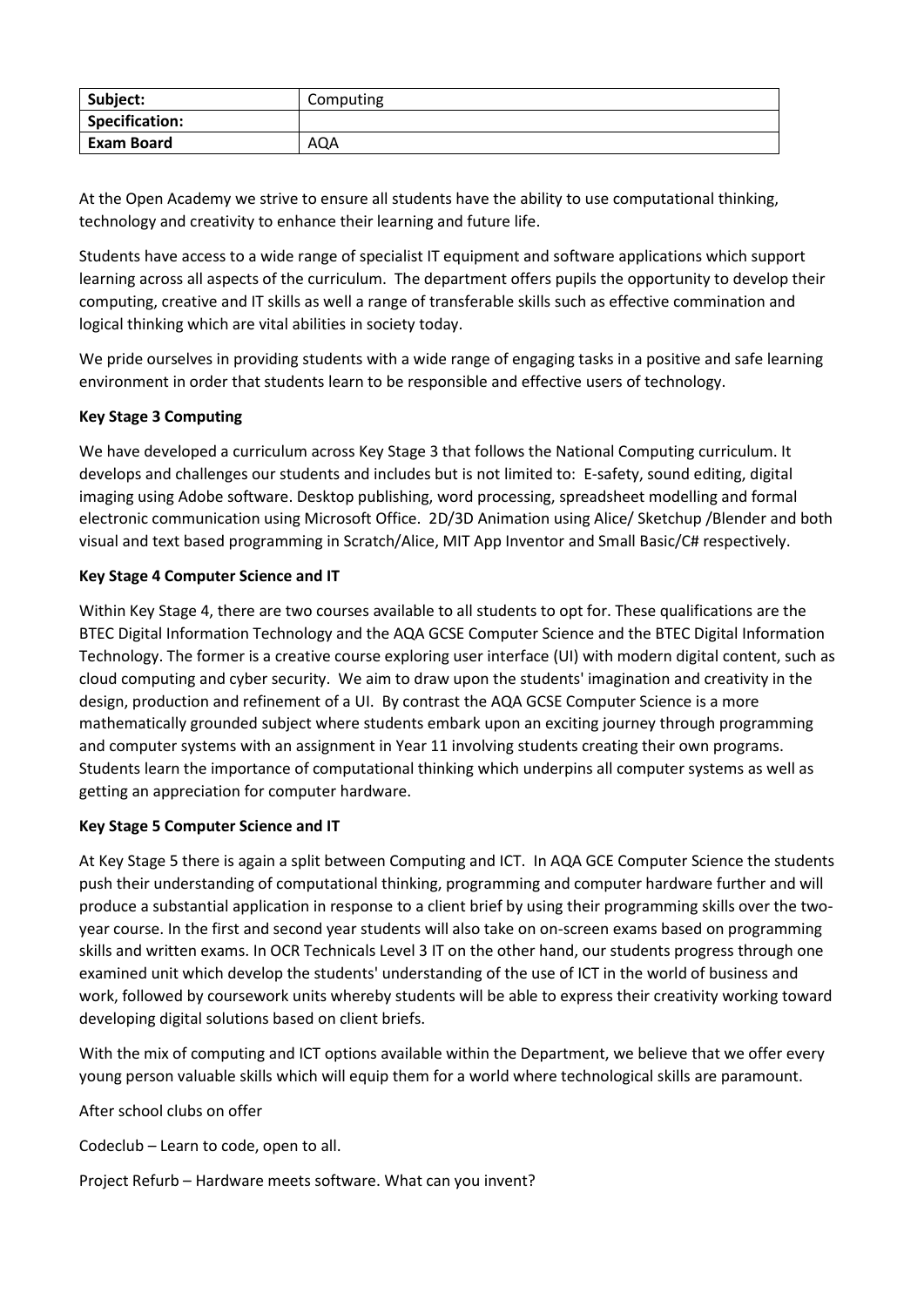BAFTA Young Game Designer- Are you going to design and create the next big game? Find out.

All clubs run on a Wednesday from 3:15 to 4:45

| <b>Resources:</b>       |                                                        |
|-------------------------|--------------------------------------------------------|
| <b>Useful websites:</b> | Scratch - https://scratch.mit.edu/                     |
|                         | ALICE 3 - http://www.alice.org/                        |
|                         | SmallBasic - http://smallbasic.com/                    |
|                         | Sketchup - https://www.sketchup.com/                   |
|                         | MIT App Inventor - http://appinventor.mit.edu/         |
|                         | Visual Studio Community Edition -                      |
|                         | https://imagine.microsoft.com/enus/Catalog/Product/530 |
|                         |                                                        |
|                         | <b>Year 7-11</b>                                       |
|                         | www.yacapaca.com                                       |
|                         | www.samlearning.com                                    |
|                         | www.cram.com                                           |
|                         | www.bbc.co.uk/education                                |
|                         |                                                        |
|                         | <b>Year 10-11</b>                                      |
|                         | YouTube Playlist CS Tutor - AQA - Paper 1 Theory       |
|                         | YouTube Playlist CS Tutor - AQA - Paper 2 Theory       |
|                         |                                                        |

## **Curriculum Sequencing Rationale**

| 1a.    | What are the key topics taught in Year 7?<br>Using Cloud Computing Safely, Effectively and Responsibly<br>Understanding computer hardware and data representation<br><b>Computational Thinking and Algorithms</b><br>Graphical/Textual Programming<br>The internet<br>STEM Project - Synergy of Hardware and Software                                                                                                                                                                                                                                                                                                                                                                                                                                                                                                                                                                                                                                                                                                                                                                                                                                                     |
|--------|---------------------------------------------------------------------------------------------------------------------------------------------------------------------------------------------------------------------------------------------------------------------------------------------------------------------------------------------------------------------------------------------------------------------------------------------------------------------------------------------------------------------------------------------------------------------------------------------------------------------------------------------------------------------------------------------------------------------------------------------------------------------------------------------------------------------------------------------------------------------------------------------------------------------------------------------------------------------------------------------------------------------------------------------------------------------------------------------------------------------------------------------------------------------------|
| $1b$ . | Why is this?<br>We follow the national curriculum for Computing and are passionate about its aims for our learners. Year 7 starts<br>with a unit to ensure learners are responsible, competent, confident, and creative users of information and<br>communication technology. The following unit, computer hardware and data representation help learners<br>understand and apply the fundamental principles and concepts of computer science. The Computational Thinking<br>and Algorithms unit introduces abstraction, logic, and algorithms so that learners can analyse problems in<br>computational terms. All units offer repeated practical experience of writing computer programs to solve problems<br>and the Graphical/Textual Programming unit focuses solely on this curriculum aim. The Internet unit has how<br>focuses on how learners and digital devices communicate with one another and with other systems.<br>The year ends with applying the knowledge in a STEM project in the final summer half term so that learners can<br>evaluate and apply information technology, including new or unfamiliar technologies, analytically to solve problems. |
| 2a.    | What order is this taught in and why?<br>In the order stated above. We believe that learners must first understand the importance of being responsible users<br>of technology and be taught the core software knowledge/skills required as many will have varied experiences based<br>upon a varied key stage two curriculum delivered. The knowledge and skills introduced in this first unit are built upon<br>in the second unit as we learn how hardware interprets the software that our learners have been introduced to<br>previously, hence data representation and the humble switch. Moving onto the next unit, our learners, equipped<br>with software/hardware knowledge and skills, we ask ourselves why do they need these? The answer is simple, to<br>solve problems and make life better for humans. Ironically the coined term 'Computational Thinking' is all about                                                                                                                                                                                                                                                                                    |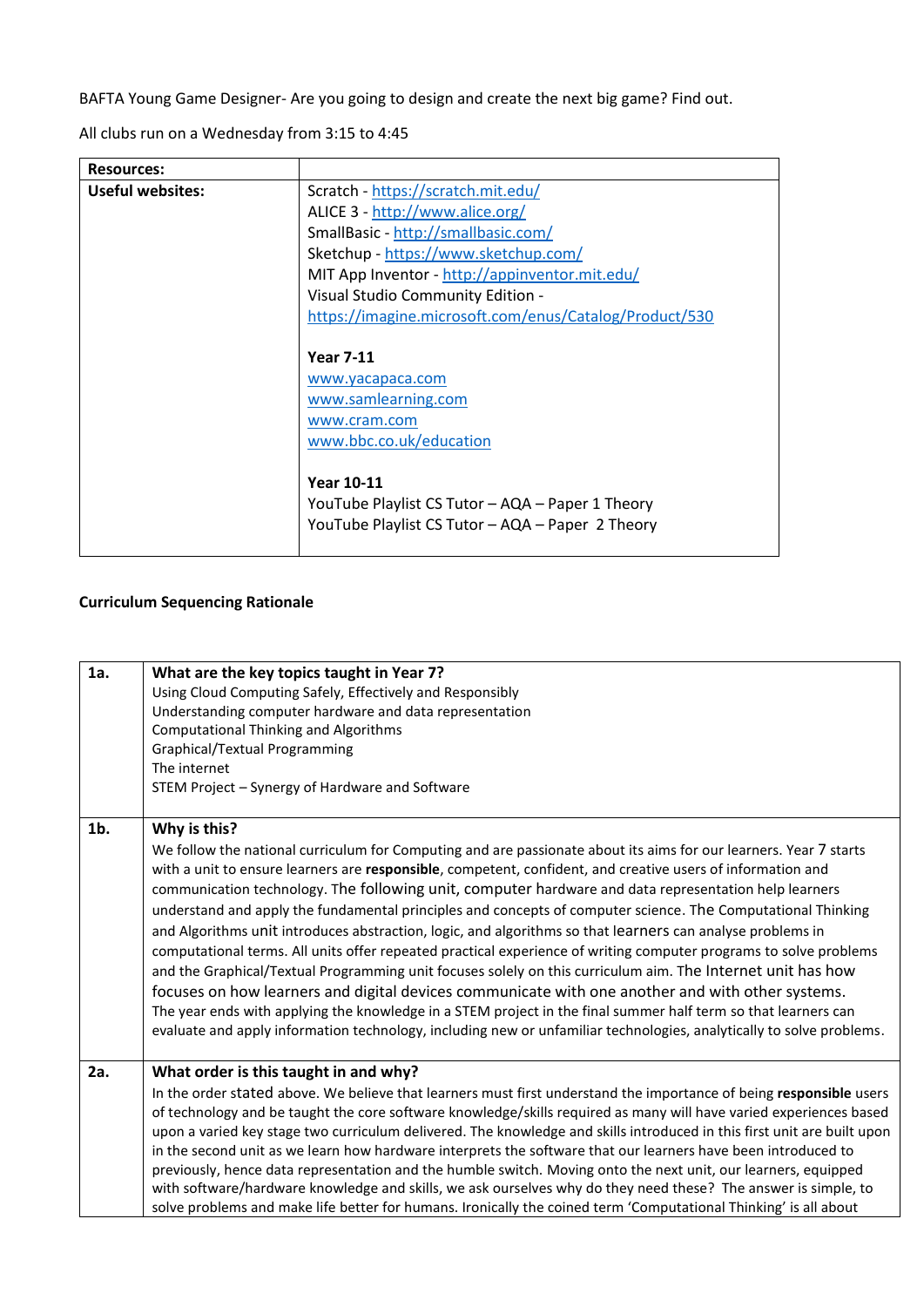|     | thinking about how we can help humans solve problems. Moving onto unit four our learners look out how to build<br>upon the design and problem-solving skills and start to 'cut some code'. All units offer repeated practical experience<br>of writing computer applications (apps) however this unit is solely about coding apps. Unit five builds upon how<br>apps, hardware and humans interact, always together/collaborative, with a focus on how the internet has changed<br>society. The final unit is about collaboration and is a celebration of knowledge, and skills with learners tackling a<br>STEM-based project. |
|-----|---------------------------------------------------------------------------------------------------------------------------------------------------------------------------------------------------------------------------------------------------------------------------------------------------------------------------------------------------------------------------------------------------------------------------------------------------------------------------------------------------------------------------------------------------------------------------------------------------------------------------------|
| 3a. | How do we build on these topics and rationale in Year 8                                                                                                                                                                                                                                                                                                                                                                                                                                                                                                                                                                         |
|     | Using Cloud Computing Safely, Effectively, Responsibly and Collaboratively building upon protecting their online                                                                                                                                                                                                                                                                                                                                                                                                                                                                                                                |
|     | identity and privacy                                                                                                                                                                                                                                                                                                                                                                                                                                                                                                                                                                                                            |
|     | Understanding computers and data representation binary and hex, and simple Boolean logic [for example, AND, OR                                                                                                                                                                                                                                                                                                                                                                                                                                                                                                                  |
|     | and NOT]                                                                                                                                                                                                                                                                                                                                                                                                                                                                                                                                                                                                                        |
|     | Computational Thinking / Algorithms building upon flowcharts introducing pseudocode                                                                                                                                                                                                                                                                                                                                                                                                                                                                                                                                             |
|     | Graphical/Textual Programming - building upon operators (mathematical/comparison/logical)                                                                                                                                                                                                                                                                                                                                                                                                                                                                                                                                       |
|     | The internet introducing IOT - Internet of things                                                                                                                                                                                                                                                                                                                                                                                                                                                                                                                                                                               |
|     | STEM Project - Synergy of Hardware and Software building upon collaboration techniques - team games                                                                                                                                                                                                                                                                                                                                                                                                                                                                                                                             |
| 3b. | What order is this taught in and why?                                                                                                                                                                                                                                                                                                                                                                                                                                                                                                                                                                                           |
|     | In the order stated above with the same rationale as in section 2a. In year 8 we use a spiral Curriculum model                                                                                                                                                                                                                                                                                                                                                                                                                                                                                                                  |
|     | as learners return to the same topic many times through Key stage 3 sometimes drawing up resources from year 7                                                                                                                                                                                                                                                                                                                                                                                                                                                                                                                  |
|     | and sometimes drawing down content from Year 8.                                                                                                                                                                                                                                                                                                                                                                                                                                                                                                                                                                                 |
|     | Increasing Depth: Every time a learner returns to the concept it must explore more complexity and be learned at a                                                                                                                                                                                                                                                                                                                                                                                                                                                                                                               |
|     | deeper level                                                                                                                                                                                                                                                                                                                                                                                                                                                                                                                                                                                                                    |
|     | Prior Knowledge: A student's previous knowledge must be used when the learner comes back to the same concept                                                                                                                                                                                                                                                                                                                                                                                                                                                                                                                    |
|     | so that he builds from the foundation instead of starting from the beginning.                                                                                                                                                                                                                                                                                                                                                                                                                                                                                                                                                   |
| 4a. | How do we build on these topics and rationale in Year 9?                                                                                                                                                                                                                                                                                                                                                                                                                                                                                                                                                                        |
|     | Using Cloud Computing Safely, Effectively and Responsibly introducing Cybersecurity                                                                                                                                                                                                                                                                                                                                                                                                                                                                                                                                             |
|     | Understanding computers and data representation - introducing images and sound                                                                                                                                                                                                                                                                                                                                                                                                                                                                                                                                                  |
|     | <b>Computational Thinking and Algorithms</b>                                                                                                                                                                                                                                                                                                                                                                                                                                                                                                                                                                                    |
|     | Textual Programming introduces subroutines                                                                                                                                                                                                                                                                                                                                                                                                                                                                                                                                                                                      |
|     | Internet introducing 'Big Data'                                                                                                                                                                                                                                                                                                                                                                                                                                                                                                                                                                                                 |
|     | STEM Project - Synergy of Hardware and Software                                                                                                                                                                                                                                                                                                                                                                                                                                                                                                                                                                                 |
|     |                                                                                                                                                                                                                                                                                                                                                                                                                                                                                                                                                                                                                                 |
|     |                                                                                                                                                                                                                                                                                                                                                                                                                                                                                                                                                                                                                                 |
| 4b. | What order is this taught in and why?                                                                                                                                                                                                                                                                                                                                                                                                                                                                                                                                                                                           |
|     | In the order stated above with the same rationale as in section 2a. In year 9 we continue to use a spiral                                                                                                                                                                                                                                                                                                                                                                                                                                                                                                                       |
|     | Curriculum model as learners return to the same topic many times through Key stage 3 sometimes drawing up                                                                                                                                                                                                                                                                                                                                                                                                                                                                                                                       |
|     | resources from year 8 and sometimes drawing down content from Year 10 GCSE Computer Science.                                                                                                                                                                                                                                                                                                                                                                                                                                                                                                                                    |
|     | Increasing Depth: Every time a learner returns to the concept it must explore more knowledge/skills and be                                                                                                                                                                                                                                                                                                                                                                                                                                                                                                                      |
|     | learned/practised at a deeper level/more frequent                                                                                                                                                                                                                                                                                                                                                                                                                                                                                                                                                                               |
|     | Prior Knowledge: A student's previous knowledge must be used when the learner comes back to the same concept                                                                                                                                                                                                                                                                                                                                                                                                                                                                                                                    |
|     | so that he builds from the foundation instead of starting from the beginning.                                                                                                                                                                                                                                                                                                                                                                                                                                                                                                                                                   |
| 5a. | Select one concept/theme you teach in your subject across more than one key stage                                                                                                                                                                                                                                                                                                                                                                                                                                                                                                                                               |
|     | How is this taught each year?                                                                                                                                                                                                                                                                                                                                                                                                                                                                                                                                                                                                   |
|     | The theme - Data representation across KS3                                                                                                                                                                                                                                                                                                                                                                                                                                                                                                                                                                                      |
|     | Year 7 - understand how numbers can be represented in binary.                                                                                                                                                                                                                                                                                                                                                                                                                                                                                                                                                                   |
|     | Year 8 - understand how text can be represented in binary. Explore simple Boolean logic [for example, AND, OR and                                                                                                                                                                                                                                                                                                                                                                                                                                                                                                               |
|     | NOT] and some of its uses in circuits and programming; understand how numbers can be represented in binary and                                                                                                                                                                                                                                                                                                                                                                                                                                                                                                                  |
|     | hexadecimal, and be able to carry out simple operations on                                                                                                                                                                                                                                                                                                                                                                                                                                                                                                                                                                      |
|     | Year 9 - binary and hexadecimal numbers [for example, binary addition, and conversion between binary and decimal]                                                                                                                                                                                                                                                                                                                                                                                                                                                                                                               |
|     | understand how instructions are stored and executed within a computer system; understand how data of various                                                                                                                                                                                                                                                                                                                                                                                                                                                                                                                    |
|     | types (including text, sounds and pictures) can be represented and manipulated digitally, in the form of binary digits                                                                                                                                                                                                                                                                                                                                                                                                                                                                                                          |
|     | The how                                                                                                                                                                                                                                                                                                                                                                                                                                                                                                                                                                                                                         |
|     | All of this is taught using principles of gamification and utilising collaboration tools. We also use an engaging                                                                                                                                                                                                                                                                                                                                                                                                                                                                                                               |
|     | interactive learning platform that employs summaries, notes, videos, and lots of different types of practice questions                                                                                                                                                                                                                                                                                                                                                                                                                                                                                                          |
|     | and other low stake assessments to guide teaching based upon the principles of Assessment for Learning (AfL). This                                                                                                                                                                                                                                                                                                                                                                                                                                                                                                              |
|     | is all underpinned by the use of knowledge organisers in class to help guide learners to key knowledge and skills<br>required.                                                                                                                                                                                                                                                                                                                                                                                                                                                                                                  |